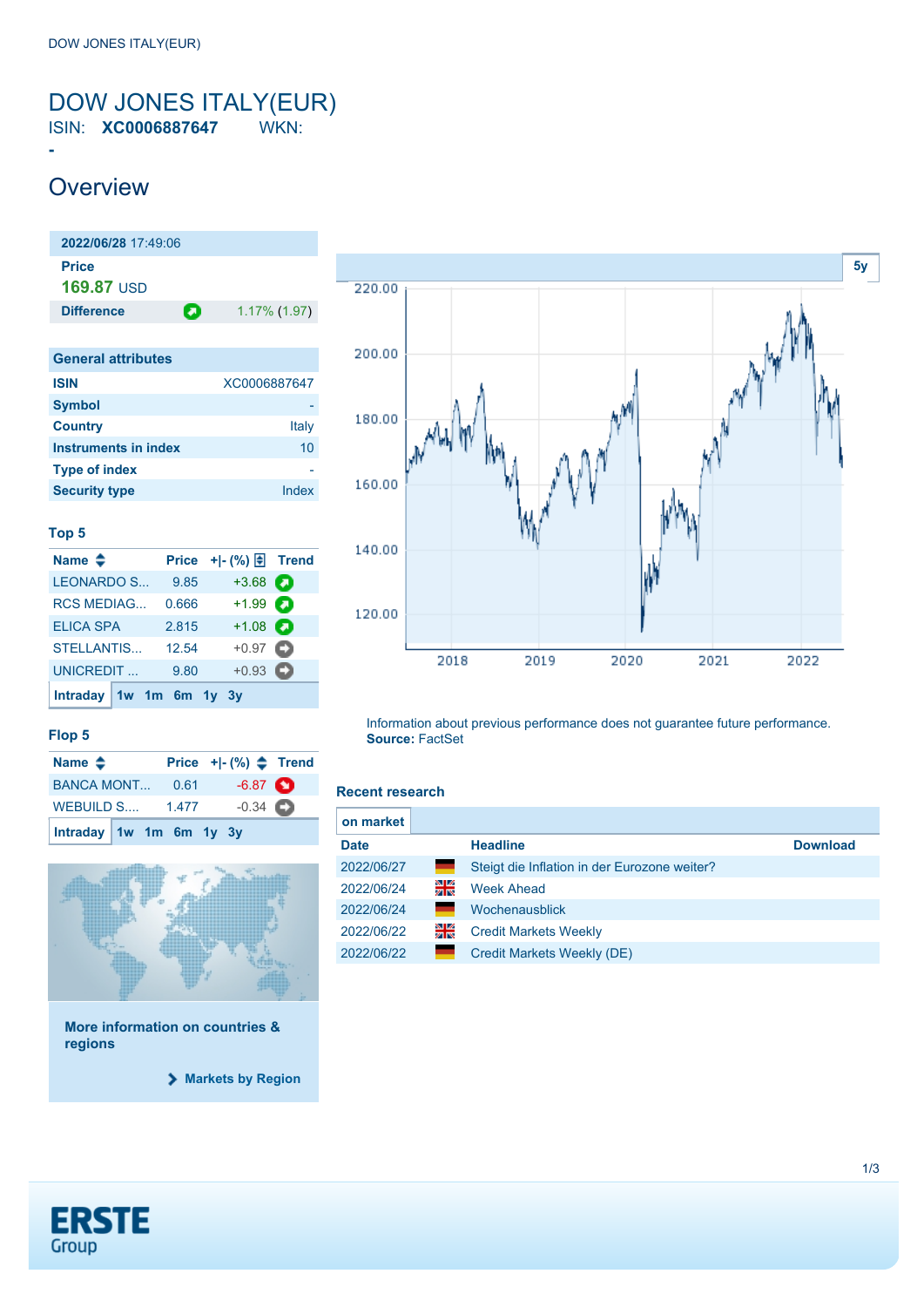## Details

**2022/06/28** 17:49:06 **Price 169.87** USD

**Difference 1.17% (1.97)** 

| <b>General attributes</b> |              |
|---------------------------|--------------|
| <b>ISIN</b>               | XC0006887647 |
| <b>Symbol</b>             |              |
| <b>Country</b>            | Italy        |
| <b>Security type</b>      | Index        |
| Instruments in index      | 10           |

| <b>Market data</b> |            |
|--------------------|------------|
| <b>Open</b>        | 167.90 USD |
| <b>High</b>        | 170.92 USD |
| Low                | 167.85 USD |
| Close (prev. day)  | 167.90 USD |
| Trading volume (m) |            |
| Volume (pcs)       |            |



### **Performance and Risk**

|                   | 6 <sub>m</sub> | 1v        | 3v       |
|-------------------|----------------|-----------|----------|
| <b>Perf (%)</b>   | $-20.07\%$     | $-13.03%$ | $+2.76%$ |
| Perf (abs.)       | $-42.16$       | $-25.16$  | $+4.51$  |
| <b>Beta</b>       | -              | -         |          |
| <b>Volatility</b> | 27.86          | 23.06     | 25.50    |

Information about previous performance does not guarantee future performance. **Source:** FactSet

| <b>Price data</b>                           |                         |
|---------------------------------------------|-------------------------|
| Ø price 5 days   Ø volume 5 days (pcs.)     | 167.27 USD (0)          |
| Ø price 30 days   Ø volume 30 days (pcs.)   | 177.77 USD (0)          |
| Ø price 100 days   Ø volume 100 days (pcs.) | 184.84 USD (0)          |
| Ø price 250 days   Ø volume 250 days (pcs.) | 195.30 USD (0)          |
| <b>YTD High   date</b>                      | 215.96 USD (2022/01/05) |
| <b>YTD Low   date</b>                       | 164.99 USD (2022/06/16) |
| 52 Weeks High   date                        | 215.96 USD (2022/01/05) |
| 52 Weeks Low   date                         | 164.99 USD (2022/06/16) |